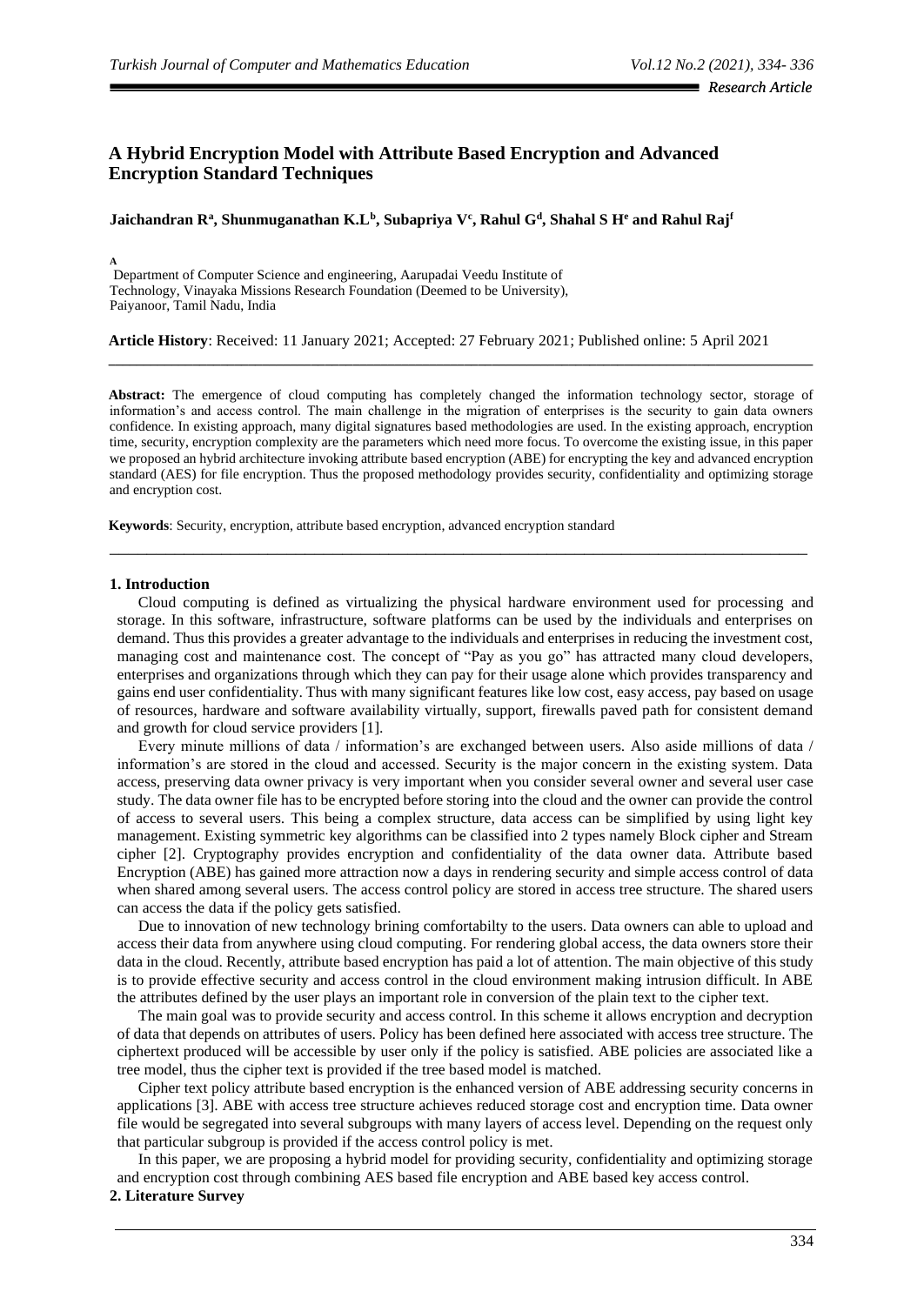AES (Advanced Encryption Standard) is the most adaptable encryption algorithm used for file encryption [4]. On emergence of AES, Many encryption algorithms like DES, 3DES are been replaced. Many banks still now uses AES encryption algorithm. AES is a symmetric block cipher invoking many rounds of encryption. AES has several block ciphers like AES-128, AES-192 and AES-256. AES has several rounds of encryption such as 10, 12 and 14 rounds. Thus the input plain text is converted into cipher text after execution of sequence of rounds. AES based block cipher is secure but takes greater transmission time when compared with the stream cipher based encryption algorithms.

Attribute Based Encryption (ABE) [5] was introduced during the year 2005 in order to address the access control and security. ABE was introduced to address the key generation and easy access of public or private keys by the respective data owners. In the traditional approach, several private keys has to be noted or remembered by the data owner for each and every file, which is difficult and a challenging one. Also generation of secret or private keys for several files at a time is complex and time consuming process. ABE addresses this challenge in which user known attributes are used to perform encryption and decryption processes [6]. The cipher text generated in ABE majorly based on the user attributes such as age, school, pet name, school name etc. The cipher text would be transformed back to plain text when the defined attribute exactly matches during the decryption process. The major disadvantage which needs attention with regard to ABE is that the data owner has to utilize public key which is complex when implemented in real scenarios arising security concerns.

Our survey states AES is more adaptable for encryption has it provides more security [7]. Data transmission time is high and addition to it generating private keys and encrypting it will consume more time. Hence a hybrid based structure can be used where AES is used for encryption and ABE is used for generating the key to access the file. ABE uses asymmetric key which would be append with the AES based encrypted file. During the attribute definition, the data owner can provide access to other users to access the file.

### **3. Methodology**



Figure 1. Proposed Architecture

Our paper proposed a hybrid security model for cloud users combining both AES and ABE encryption algorithms. For data owner file, data encryption we have proposed AES algorithm and data access authorization and key generation, we have proposed ABE encryption algorithm [8].

In ABE algorithm, attributes is the important components. In our proposed methodology to reduce the storage cost and encryption time, we have introduced the storage representation of the access control policy for a specific file in a tree based structure. To explain the tree structure in the ABE, the tree has different numbers of level. The top of the tree node is termed as the root node and the following level nodes are defined as the leaf nodes. **4. Results**

| Table 1: Comparison of Encryption Time |  |  |  |
|----------------------------------------|--|--|--|
|----------------------------------------|--|--|--|

| <b>Number of attributes</b> | ABE(1KB) m/s | $AES$ (5KB) m/s |
|-----------------------------|--------------|-----------------|
|                             |              |                 |
|                             |              | -               |
|                             |              |                 |

|  |  | Table 2: Comparison of Decryption Time |  |
|--|--|----------------------------------------|--|
|  |  |                                        |  |

| <b>Number of attributes</b> | ABE(1KB) m/s | $AES$ (5KB) m/s |
|-----------------------------|--------------|-----------------|
|                             | 0.71         | 1.75            |
|                             | 1.15         | 3.1             |
|                             | 1.75         | 3.5             |